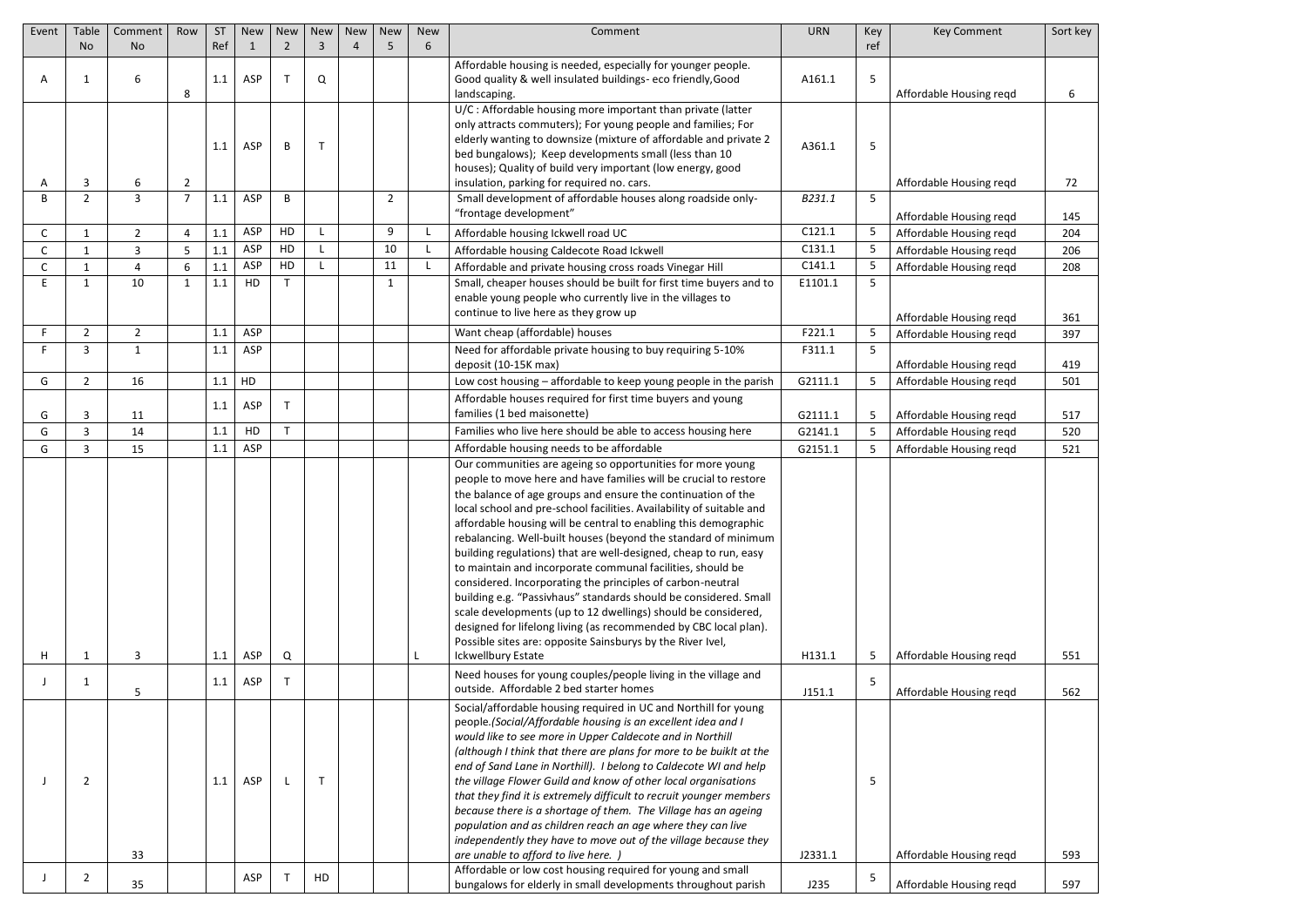| A | $\overline{2}$ |                | 3              | 1.1 | <b>ASP</b> |              |    |                |              | Land adjacent to Tingeys Corner - Hill Lane U/C-Social<br>Housing.le. Land west of A1 between Biggleswade Rd - HillLane         | A211.1            | 6      | Social Housing reqd           | 31  |
|---|----------------|----------------|----------------|-----|------------|--------------|----|----------------|--------------|---------------------------------------------------------------------------------------------------------------------------------|-------------------|--------|-------------------------------|-----|
| A | $\overline{2}$ | $\overline{2}$ | 4              | 1.1 | ASP        |              |    |                | L.           | Housing - behind Hitchin Rd U/C - Social Housing                                                                                | A221.1            | 6      | Social Housing reqd           | 33  |
| A | $\overline{2}$ | $\overline{3}$ | 5              | 1.1 | ASP        |              |    |                |              | Sand Lane, Northill - Social Housing                                                                                            | A231.1            | 6      | Social Housing reqd           | 35  |
| А | $\overline{2}$ | 4              |                | 1.1 | ASP        |              |    |                |              | Bedford Rd, Northill - (Social Housing?) north side round the<br>bend.                                                          | A241.1            | 6      |                               |     |
| B |                | $\overline{7}$ | 6<br>8         |     | ASP        | $\mathsf{L}$ | T  | 4              |              |                                                                                                                                 |                   |        | Social Housing reqd           | 37  |
|   | $\mathbf{1}$   |                |                | 1.1 |            |              |    |                | $\mathsf{L}$ | New builds depend on how many young people, older people,<br>families want to live here. Need a mixture for Parish to flourish. | B171.1            | 6      |                               |     |
|   |                |                |                |     |            |              |    |                |              | Smaller family homes (Private and Housing Association) needed                                                                   |                   |        |                               |     |
|   |                |                |                |     |            |              |    |                |              | for people who live here already or those who want to move to                                                                   |                   |        |                               |     |
|   |                |                |                |     |            |              |    |                |              | the community. There are young people who are known to want                                                                     |                   |        |                               |     |
|   |                |                |                |     |            |              |    |                |              | to live here. However the decision is based on choice versus                                                                    |                   |        |                               |     |
|   |                |                |                |     |            |              |    |                |              | affordability. Existing parishioners have made lower cost houses                                                                |                   |        |                               |     |
|   |                |                |                |     |            |              |    |                |              | dearer by extending them. There is less need for larger/ 5 bed                                                                  |                   |        |                               |     |
|   |                |                |                |     |            |              |    |                |              | houses-Parish                                                                                                                   |                   |        | Social Housing regd           | 107 |
| G | 1              | 6              |                | 1.1 | ASP        |              |    |                |              | Housing development at Sand Lane - shared ownership                                                                             | G161.1            | 6      | Social Housing regd           | 465 |
| B | 3              | $2^{\circ}$    | 15             | 1.1 | ASP        |              |    | 9              |              | Housing - limit                                                                                                                 | B321.1            |        | Housing - Limit               | 161 |
| A | $\overline{2}$ | 1              |                | 1.1 | HD         | L            |    |                |              | Land adjacent to Tingeys Corner - Hill Lane U/C-Social                                                                          | A211.1            | 9      |                               |     |
|   |                |                | 3              |     |            |              |    |                |              | Housing.le. Land west of A1 between Biggleswade Rd - HillLane                                                                   |                   |        | <b>Potential Housing Site</b> | 32  |
| А | $\overline{2}$ | $\overline{2}$ | $\overline{a}$ | 1.1 | ASP        |              |    |                |              | Housing - behind Hitchin Rd U/C - Social Housing                                                                                | A221.1            | 9      | <b>Potential Housing Site</b> | 34  |
| А | $\overline{2}$ | 3              | 5              | 1.1 | ASP        |              |    |                | L.           | Sand Lane, Northill - Social Housing                                                                                            | A231.1            |        | <b>Potential Housing Site</b> | 36  |
| А | $\overline{2}$ | 4              |                | 1.1 | ASP        | L            |    |                |              | Bedford Rd, Northill - (Social Housing?) north side round the                                                                   | A241.1            | 9      |                               |     |
|   |                |                | 6              |     |            |              |    |                |              | bend.                                                                                                                           |                   |        | <b>Potential Housing Site</b> | 38  |
|   |                |                |                |     |            |              |    |                |              | U/C: Linear development preferred; Alongside affordable                                                                         |                   |        |                               |     |
|   |                |                |                |     |            |              |    |                |              | housing in Biggleswade Rd; Next to UC cemetery; Corner of                                                                       |                   |        |                               |     |
|   |                |                |                | 1.1 | HD         | B            |    |                |              | Hitchin Rd/Ickwell Rd UC opposite Biggleswade Rd; Hill Lane                                                                     | A361.1            | 9      |                               |     |
|   | 3              | 6              | 56             |     |            |              |    |                |              | past G&M roundabout, going toward Shuttleworth, Right side of<br>Rd past the 2 Traveller sites.                                 |                   |        | <b>Potential Housing Site</b> | 70  |
| B | $\mathbf{1}$   | 8              | 66             | 1.1 | HD         | $\mathsf{L}$ |    |                | $\mathsf{L}$ | Area of land opposite the Pump House Northill Rd appears                                                                        | B181.1            | 9      |                               |     |
|   |                |                |                |     |            |              |    |                |              | disused and housing development would improve it's                                                                              |                   |        |                               |     |
|   |                |                |                |     |            |              |    |                |              | appearance - Northill                                                                                                           |                   |        | <b>Potential Housing Site</b> | 109 |
| B | 1              | 9              | 76             | 1.1 | HD         | HI           |    | 14             |              | Any new build in Sand Lane needs first to address the dangers of                                                                | B191.1            | 9      |                               |     |
|   |                |                |                |     |            |              |    |                |              | the T junction at Ickwell Rd                                                                                                    |                   |        | <b>Potential Housing Site</b> | 110 |
| B | $\overline{2}$ | 5              | 6              | 1.1 | ASP        |              |    | 1              |              | Potential housing development Caldecote crossroads (Vinegar                                                                     | B251.1            | 9      |                               |     |
|   |                |                |                |     |            |              |    |                |              | Hill) – put aside land for allotments as part of the planning                                                                   |                   |        |                               |     |
|   |                |                |                |     |            |              |    |                |              | agreement                                                                                                                       |                   |        | <b>Potential Housing Site</b> | 151 |
| В | $\overline{2}$ | 6              | 69             | 1.1 | HD         | ASP          | AL | $\overline{7}$ |              | Potential housing in Northill near school - put aside land for<br>allotments as part of the planning agreement                  | B261.1            | 9      |                               |     |
|   |                |                |                |     |            |              |    |                |              |                                                                                                                                 |                   |        | <b>Potential Housing Site</b> | 153 |
| С | $\mathbf{1}$   | $2^{\circ}$    | 59             | 1.1 | HD         | L            |    | 9              |              | Affordable housing Ickwell road UC                                                                                              | C121.1            | 9      | <b>Potential Housing Site</b> | 205 |
|   | 1              | 3              | 60             | 1.1 | HD         |              |    | 10             |              | Affordable housing Caldecote Road Ickwell                                                                                       | C131.1            | 9      | <b>Potential Housing Site</b> | 207 |
| С | 1              | 4              | 61             | 1.1 | HD<br>HD   | L            |    | 11             |              | Affordable and private housing cross roads Vinegar Hill                                                                         | C141.1<br>C171.1  | 9<br>9 | <b>Potential Housing Site</b> | 210 |
|   | -1             | 7              | 65             | 1.1 |            |              |    |                |              | Mixed housing between Hatch and Thorncote Green                                                                                 |                   |        | <b>Potential Housing Site</b> | 214 |
| с | $\mathbf{1}$   | 8              | 66             | 1.1 | HD         | L            |    |                |              | Housing Brook End on main road.                                                                                                 | C181.1            |        | <b>Potential Housing Site</b> | 215 |
|   |                |                |                |     | HD         |              |    |                |              | Future housing developments. (UC. Harvey Close off Biggleswade                                                                  | C231.1            | 9      |                               |     |
|   | $\overline{2}$ | 3              | 67             | 1.1 |            |              |    |                |              | Rd)                                                                                                                             |                   |        | <b>Potential Housing Site</b> | 248 |
|   | $\overline{2}$ | 4              | 68             | 1.1 | HD         |              |    |                |              | Future housing developments. (UC. Behind new housing)                                                                           | C241.1            | 9      | <b>Potential Housing Site</b> | 249 |
| С | $\overline{2}$ | 5              | 69             | 1.1 | HD         |              |    |                |              | Rainbow rentals housing. (Ickwell Rd UC)                                                                                        | C251.1            |        | <b>Potential Housing Site</b> | 250 |
|   |                |                |                |     | HD         | HI           |    | 20             | L.           | School land area for future roadways and housing.(E side of                                                                     | C261.1            | 9      |                               |     |
|   | $\overline{2}$ | 6              | 70             | 1.1 |            |              |    |                |              | Hitchin Rd UC)                                                                                                                  |                   |        | <b>Potential Housing Site</b> | 251 |
|   |                |                |                |     | HD         | L            |    |                |              | Expansion of village northwards (village will be more balanced).                                                                | C271.1            | 9      |                               |     |
|   | $\overline{2}$ | 7              | 71             | 1.1 | HD         |              |    |                |              | (N side B'wade Rd UC)                                                                                                           |                   |        | <b>Potential Housing Site</b> | 253 |
|   | $\overline{2}$ | 8              | 72             | 1.1 | HD         |              |    |                |              | Small extension of 4/6 houses. (N/S side Caldecote Rd Ickwell)                                                                  | C281.1<br>C2101.1 | 9      | <b>Potential Housing Site</b> | 254 |
|   | $\overline{2}$ | 10             | 74             | 1.1 |            |              |    |                |              | Infill. (E side opposite Copelands Farm Northill)                                                                               |                   | 9      | <b>Potential Housing Site</b> | 256 |
|   | $\overline{2}$ | 11             | 75             | 1.1 | HD         |              |    |                |              | Sand lane housing. (Northill)                                                                                                   | C2111.1           | 9      | <b>Potential Housing Site</b> | 258 |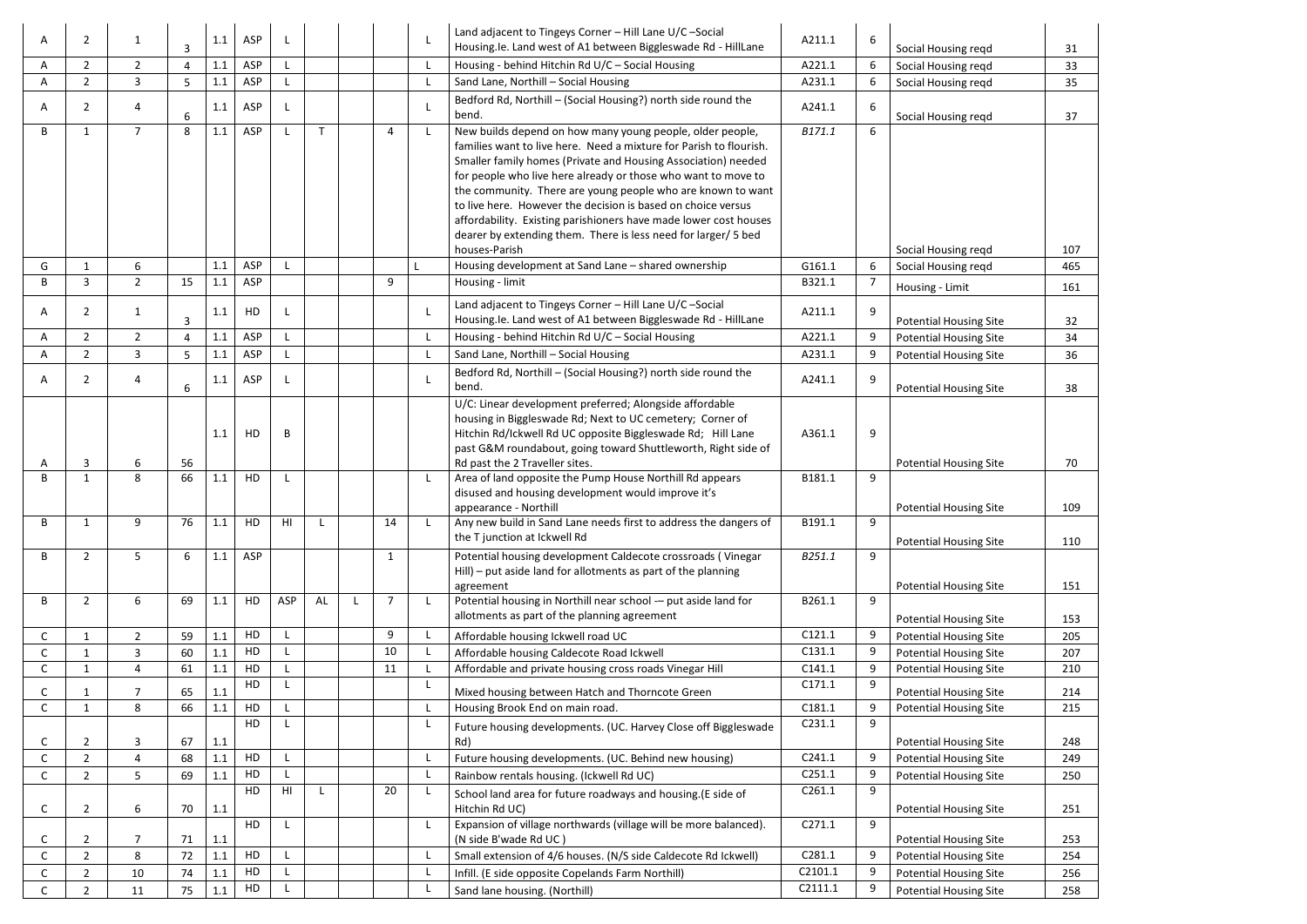|   |                              |                |    |     | HD  |                |              |    |    | Could be developed 10-20 but dependent on size of plot. (UC N<br>of cross roads, UC towards Shuttleworth near roundabout,             | C321.1  | 9 |                               |     |
|---|------------------------------|----------------|----|-----|-----|----------------|--------------|----|----|---------------------------------------------------------------------------------------------------------------------------------------|---------|---|-------------------------------|-----|
| C | 3                            | $\overline{2}$ | 77 | 1.1 | HD  | $\mathsf{L}$   |              |    | L. | behind Sainsburys, Sand Lane Northill, Caldecote Rd Ickwell)<br>Small housing developments should be divided between all parts        | C331.1  | 9 | <b>Potential Housing Site</b> | 266 |
| C | 3                            | 3              | 78 | 1.1 | HD  | H <sub>l</sub> |              | 21 | L. | of parish<br>Redevelop road to facilitate better access for possible housing                                                          | C373.1  | 9 | <b>Potential Housing Site</b> | 267 |
| C | $\overline{3}$               | 7              | 81 | 3.1 |     |                |              |    |    | development and tidy tip. Access only to new estate off A1.<br>(Sainsburys)                                                           |         |   | <b>Potential Housing Site</b> | 273 |
| D | $\mathbf{1}$                 | $\mathbf{1}$   |    | 1.1 | HD  | L              |              |    | L. | Did not favour changes to settlement envelope on north and<br>west sides of village, would consider expansion on east side            |         |   |                               |     |
|   |                              |                |    |     |     |                |              |    |    | (behind affordable housing up to Harvey Close).                                                                                       | D111.1  | 9 | <b>Potential Housing Site</b> | 324 |
| D | $\mathbf{1}$                 | 12             |    | 1.1 | HD  | $\mathsf{L}$   |              |    | L. | Build on field opposite G&M Growers                                                                                                   | D1121.1 | 9 | <b>Potential Housing Site</b> | 335 |
| D | $\mathbf{1}$                 | 19             |    | 1.1 | HD  | H <sub>1</sub> |              |    | L  | Consider building west of Magpie Farm/Oak Farm - would need<br>new road infrastructure                                                | D1191.1 | 9 | <b>Potential Housing Site</b> | 342 |
| F | 1                            | $\overline{2}$ |    | 1.1 | HD  | L              |              |    | L. | Suggested site for allotment for community use or for housing<br>development at Water Lane                                            | F12a1.2 | 9 |                               |     |
| F |                              |                |    |     | HD  |                |              |    |    |                                                                                                                                       |         | 9 | <b>Potential Housing Site</b> | 371 |
|   | $\mathbf{1}$                 | 5              |    | 1.1 |     | L              |              |    | L. | 3 Suggested sites for housing development, opposite Pound<br>Close, Rainbow Rentals, outside edges of U/C                             | F151.1  |   | <b>Potential Housing Site</b> | 374 |
| F | 1                            | 6              |    | 1.1 | HD  | $\mathsf{L}$   |              |    | L. | For Sand Lane development (7 affordable houses) to be agreed<br>as site for development- adjacent to existing Sand Lane houses        | F161.1  | 9 |                               | 375 |
| Е | 3                            | 8              |    | 1.1 | HD  | $\mathsf{L}$   |              |    | L  | Houses could be built along Caldecote Rd Ickwell at the end of                                                                        | F381.1  | 9 | <b>Potential Housing Site</b> |     |
|   |                              |                |    |     |     |                |              |    |    | existing houses for Ickwell                                                                                                           |         |   | <b>Potential Housing Site</b> | 426 |
|   |                              |                |    | 1.1 | HD  | L              |              |    |    | Housing Development at Caldecote Rd Ickwell . Map ref 1&2                                                                             |         |   |                               |     |
| G | $\mathbf{1}$                 | $\mathbf{1}$   |    |     |     |                |              |    |    | extension past end of village both sides of rd.                                                                                       | G111.1  | 9 | <b>Potential Housing Site</b> | 460 |
| G |                              | $\overline{2}$ |    | 1.1 | HD  | L              |              | L  |    | Housing Development at Ickwell Rd Caldecote Map ref 3,4&5 -<br>on both sides of rd by cross rds set back from Hitchin rd              | G121.1  | 9 | <b>Potential Housing Site</b> | 461 |
| G | $\mathbf{1}$<br>$\mathbf{1}$ | $\overline{3}$ |    | 1.1 | HD  | $\mathsf{L}$   |              |    |    | Housing development on Watts land Biggleswade Rd                                                                                      | G131.1  | 9 | <b>Potential Housing Site</b> | 462 |
|   |                              |                |    |     |     |                |              |    |    | Housing Development Rowletts Land at Hatch between council                                                                            |         |   |                               |     |
| G | $\mathbf 1$                  | 4              |    | 1.1 | HD  | L              |              |    |    | houses and the bungalow at 14 Hatch                                                                                                   | G141.1  | 9 | <b>Potential Housing Site</b> | 463 |
| G |                              | 5              |    | 1.1 | HD  | $\mathsf{L}$   |              |    |    | Housing development at Sand Lane - shared ownership                                                                                   | G151.1  | 9 | <b>Potential Housing Site</b> | 464 |
| G | $\overline{2}$               | 12             |    | 1.1 | HD  |                |              |    |    | Land between Ickwell and UC                                                                                                           | G2121.1 |   | <b>Potential Housing Site</b> | 497 |
| G | $\overline{2}$               | 13             |    | 1.1 | HD  |                |              |    |    | Land opposite Pound Close, west of crossroads                                                                                         | G2131.1 | 9 | <b>Potential Housing Site</b> | 498 |
|   |                              |                |    | 1.1 | HD  | $\mathsf{L}$   |              |    |    | Could develop houses along Vinegar Hill and in fields opposite                                                                        |         |   |                               |     |
| G | 3                            | 10             |    |     |     |                |              |    |    | Pound Close                                                                                                                           | G2101.1 | 9 | <b>Potential Housing Site</b> | 516 |
|   |                              |                |    |     |     |                |              |    |    | Community allotments have been on the agenda for so many<br>years and remained unfulfilled inspite of numerous requests.              |         |   |                               |     |
|   |                              |                |    |     |     |                |              |    |    | This is now the opportunity to provide these. We suggest                                                                              |         |   |                               |     |
|   |                              |                |    |     |     |                |              |    |    | modelling the provision on the Dunton community gardens                                                                               |         |   |                               |     |
|   |                              |                |    |     |     |                |              |    |    | project. This would entail the provision of both individual plots                                                                     |         |   |                               |     |
|   |                              |                |    |     |     |                |              |    |    | and community facilities e.g. polytunnels and fruit orchards.<br>Possible sites are the junction of Northill Road UC and Hitchin      |         |   |                               |     |
|   |                              |                |    |     |     |                |              |    |    | Road in UC; the plot in Hitchin Road opposite the shop and in                                                                         |         |   |                               |     |
|   |                              |                |    |     |     |                |              |    |    | front of the school; land currently administered under trust by                                                                       |         |   |                               |     |
| Н | $\mathbf{1}$                 | 6              |    | 1.2 | AL  |                |              |    |    | NPC on leasehold agreement elsewhere in the parish.                                                                                   | H161.2  | 9 | Potential housing site        | 556 |
|   |                              |                |    |     |     |                |              |    |    | Social/affordable housing required in UC and Northill for young                                                                       |         |   |                               |     |
|   |                              |                |    |     |     |                |              |    |    | people.(Social/Affordable housing is an excellent idea and I<br>would like to see more in Upper Caldecote and in Northill             |         |   |                               |     |
|   |                              |                |    |     |     |                |              |    |    | (although I think that there are plans for more to be buiklt at the                                                                   |         |   |                               |     |
|   |                              |                |    |     |     |                |              |    |    | end of Sand Lane in Northill). I belong to Caldecote WI and help                                                                      |         |   |                               |     |
|   | $\overline{2}$               |                |    | 1.1 | ASP | L              | $\mathsf{T}$ |    |    | the village Flower Guild and know of other local organisations                                                                        |         | 9 |                               |     |
|   |                              |                |    |     |     |                |              |    |    | that they find it is extremely difficult to recruit younger members<br>because there is a shortage of them. The Village has an ageing |         |   |                               |     |
|   |                              |                |    |     |     |                |              |    |    | population and as children reach an age where they can live                                                                           |         |   |                               |     |
|   |                              |                |    |     |     |                |              |    |    | independently they have to move out of the village because they                                                                       |         |   |                               |     |
|   |                              | 33             |    |     |     |                |              |    |    | are unable to afford to live here. )                                                                                                  | J2331.1 |   | <b>Potential Housing Site</b> | 594 |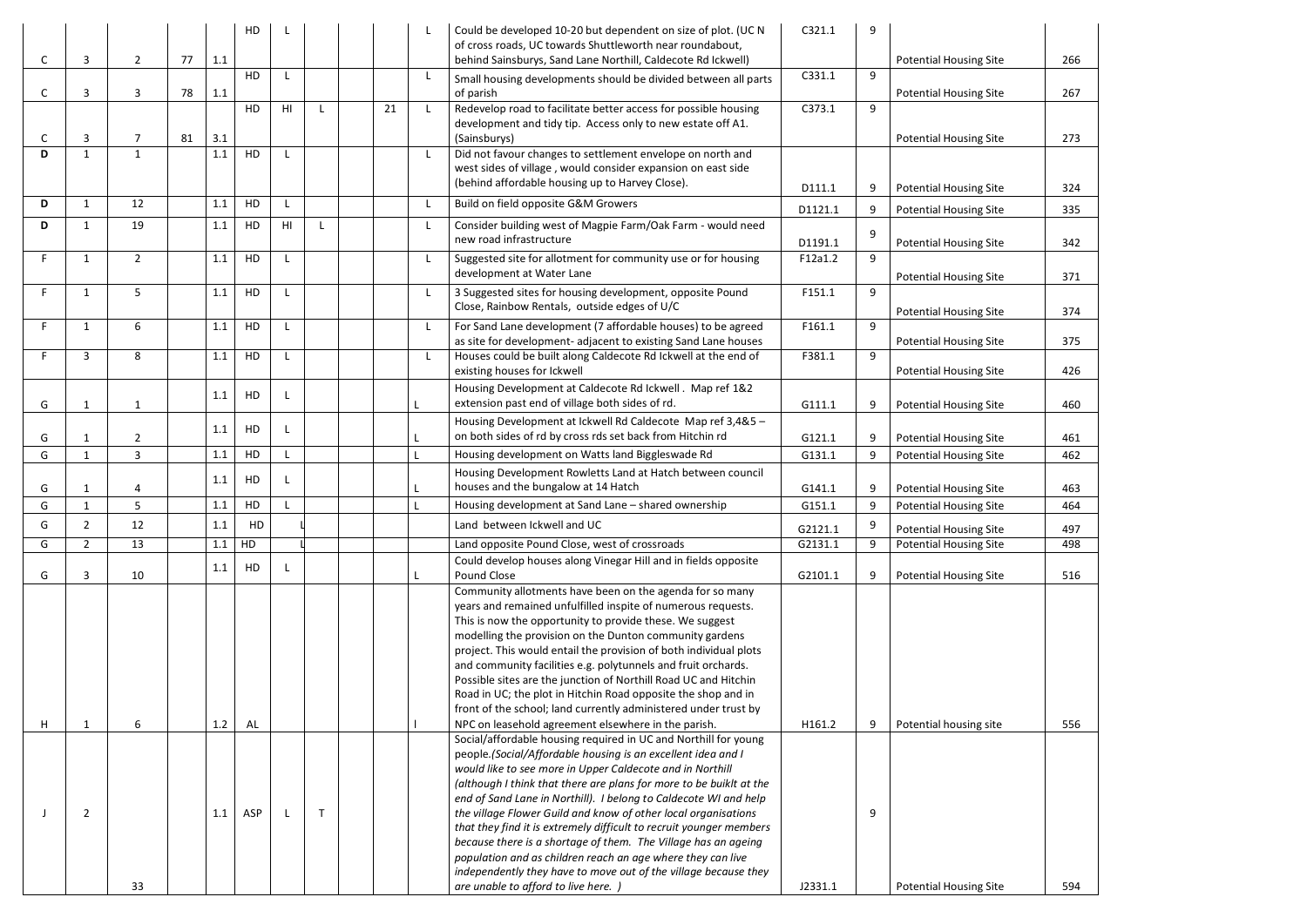| K | 1              | $\overline{2}$ |                | 1.1            | HD                |                              |    |                      |              | Building Consent at Tingey's Corner end of Biggleswade Rd<br>(means potential building site)                                                                                                                                                                                                                                                                                                                                                                                                                                                            | K121.1             | 9        | Potential housing site                                   | 621        |
|---|----------------|----------------|----------------|----------------|-------------------|------------------------------|----|----------------------|--------------|---------------------------------------------------------------------------------------------------------------------------------------------------------------------------------------------------------------------------------------------------------------------------------------------------------------------------------------------------------------------------------------------------------------------------------------------------------------------------------------------------------------------------------------------------------|--------------------|----------|----------------------------------------------------------|------------|
| A | $\overline{2}$ | 5              | $\overline{7}$ | 1.1            | ASP               | L                            |    |                      | L            | All development inside the residential envelope covers all<br>villages - mixed housing buy/rent/affordability                                                                                                                                                                                                                                                                                                                                                                                                                                           | A251.1             | 10       |                                                          |            |
|   | 3              | 6              | $\overline{2}$ | 1.1            | ASP               | B                            |    |                      |              | U/C: Affordable housing more important than private (latter<br>only attracts commuters); For young people and families; For<br>elderly wanting to downsize (mixture of affordable and private 2<br>bed bungalows); Keep developments small (less than 10<br>houses); Quality of build very important (low energy, good<br>insulation, parking for required no. cars.                                                                                                                                                                                    | A361.1             | 10       | Range of Housing type reqd<br>Range of Housing type regd | 39<br>73   |
| B | $\mathbf{1}$   | $\overline{7}$ | 8              | 1.1            | ASP               | L                            | T  | 4                    | L.           | New builds depend on how many young people, older people,<br>families want to live here. Need a mixture for Parish to flourish.<br>Smaller family homes (Private and Housing Association) needed<br>for people who live here already or those who want to move to<br>the community. There are young people who are known to want<br>to live here. However the decision is based on choice versus<br>affordability. Existing parishioners have made lower cost houses<br>dearer by extending them. There is less need for larger/ 5 bed<br>houses-Parish | B171.1             | 10       | Range of Housing type regd                               | 108        |
| C | 1              | 4              | 6              | 1.1            | ASP               | HD                           |    | 11                   | $\mathsf{L}$ | Affordable and private housing cross roads Vinegar Hill                                                                                                                                                                                                                                                                                                                                                                                                                                                                                                 | C141.1             | 10       | Range of housing type                                    | 209        |
|   | 1              | 7              | 65             | 1.1            | HD                | $\mathsf{L}$                 |    |                      | L.           | Mixed housing between Hatch and Thorncote Green                                                                                                                                                                                                                                                                                                                                                                                                                                                                                                         | C171.1             | 10       | Range of housing type                                    | 213        |
| D | $\mathbf{1}$   | 3              |                | 1.1            | HD                | ASP                          | T  |                      |              | Need for family homes (4 beds), also 1-2 bed starter homes                                                                                                                                                                                                                                                                                                                                                                                                                                                                                              | D131.1             | 10       | Range of housing type                                    | 326        |
| Е | 1<br>1         | 10<br>11       | 1<br>2         | 1.1<br>$1.1\,$ | <b>ASP</b><br>ASP | $\mathsf{T}$<br>$\mathsf{T}$ |    | -1<br>$\overline{2}$ |              | Small, cheaper houses should be built for first time buyers and to<br>enable young people who currently live in the villages to<br>continue to live here as they grow up<br>There should be a sufficient range of houses built to suit the                                                                                                                                                                                                                                                                                                              | E1101.1<br>E1111.1 | 10<br>10 | Range of Housing type reqd                               | 362        |
|   |                |                |                |                |                   |                              |    |                      |              | needs of different sized families                                                                                                                                                                                                                                                                                                                                                                                                                                                                                                                       |                    |          | Range of Housing type reqd                               | 363        |
|   | $\mathbf{1}$   | $\overline{7}$ |                | 1.1            | ASP               |                              |    |                      |              | For new housing to be smaller properties- eg 2/3 bed houses for<br>residents to buy.                                                                                                                                                                                                                                                                                                                                                                                                                                                                    | F171.1             | 10       | Range of Housing type reqd                               | 376        |
|   | $\overline{2}$ | $\mathbf{1}$   |                | 1.1            | HD                |                              |    |                      |              | Want more houses                                                                                                                                                                                                                                                                                                                                                                                                                                                                                                                                        | F211.1             | 10       | Range of Housing type reqd                               | 396        |
|   | 3              | $\overline{7}$ |                | 1.1            | HD                | ASP                          |    |                      |              | Children have to move out cos no 3 bedroom houses for private<br>sale or housing association                                                                                                                                                                                                                                                                                                                                                                                                                                                            | F371.1             | 10       | Range of Housing type reqd                               | 425        |
|   | 3              | 9              |                | 1.1            | HD                | L                            |    |                      | L            | 2-3 bedroom property required in parish                                                                                                                                                                                                                                                                                                                                                                                                                                                                                                                 | F391.1             | 10       | Range of Housing type regd                               | 427        |
|   | 3              | 13             |                | 1.1            | HD                |                              |    |                      |              | Avoid 4-5 bedroom homes, not affordable and bought by people<br>who live outside the area                                                                                                                                                                                                                                                                                                                                                                                                                                                               | F3131.1            | 10       | Range of Housing type reqd                               | 431        |
| G | 3              | $2^{\circ}$    |                | 1.1            | HD                |                              |    |                      |              | Need different types of houses for different reasons                                                                                                                                                                                                                                                                                                                                                                                                                                                                                                    | G221.1             | 10       | Range of Housing type reqd                               | 506        |
| G | 3              | 13             |                | 1.1            | HD                |                              |    |                      |              | Do not need 4,5,6 bedroom houses                                                                                                                                                                                                                                                                                                                                                                                                                                                                                                                        | G2131.1            | 10       | Range of Housing type reqd                               | 519        |
| G | 3              | 16             |                | 1.1            | HD                | ASP                          |    |                      |              | Small retirement development required - mix of private and<br>Housing Association properties in UC.                                                                                                                                                                                                                                                                                                                                                                                                                                                     | G2161.1            | 10       | Range of Housing type reqd                               | 522        |
|   | $\mathbf{1}$   | 11             |                | 1.1            | HD                |                              |    |                      |              | Private and housing authority and rented property needed                                                                                                                                                                                                                                                                                                                                                                                                                                                                                                | J1111.1            | 10       | Range of Housing type reqd                               | 568        |
|   | $\overline{2}$ | 35             |                |                | ASP               | $\mathsf{T}$                 | HD |                      |              | Affordable or low cost housing required for young and small<br>bungalows for elderly in small developments throughout parish                                                                                                                                                                                                                                                                                                                                                                                                                            | J235               | 10       | Range of Housing type reqd                               | 598        |
| А | $\mathbf{3}$   | 6              | $\overline{2}$ | 1.1            | HD                | B                            |    |                      |              | U/C: Affordable housing more important than private (latter<br>only attracts commuters); For young people and families; For<br>elderly wanting to downsize (mixture of affordable and private 2<br>bed bungalows); Keep developments small (less than 10<br>houses); Quality of build very important (low energy, good<br>insulation, parking for required no. cars.                                                                                                                                                                                    | A361.1             | 11       | Small developments                                       | 76         |
| В | $\mathbf{1}$   | 10             | 68             | $1.1\,$        | HD                | ASP                          |    | 6                    | $\mathsf{L}$ | To preserve the rural parish - Averse to greenfield development                                                                                                                                                                                                                                                                                                                                                                                                                                                                                         | B1101.1            | 11       |                                                          |            |
|   |                |                |                |                |                   |                              |    |                      |              | but if it must happen then needs to be kept small (2/3 dwellings)                                                                                                                                                                                                                                                                                                                                                                                                                                                                                       |                    |          | Small developments                                       | 114        |
| В | $\overline{2}$ | 3              | $\overline{7}$ | 1.1            | HD                | B                            |    | $\overline{2}$       |              | Small development of affordable houses along roadside only-<br>"frontage development"                                                                                                                                                                                                                                                                                                                                                                                                                                                                   | B231.1             | 11       |                                                          |            |
| С | $\overline{2}$ | 9              | 73             | 1.1            | HD                | L                            |    |                      | L            | Small extension of 4/6 houses. (N /Sside Caldecote Rd Ickwell?)                                                                                                                                                                                                                                                                                                                                                                                                                                                                                         | C291.1             | 11       | Small developments<br>Small developments                 | 146<br>255 |
|   |                |                |                |                | HD                | L                            |    |                      | L            | Small housing developments should be divided between all parts                                                                                                                                                                                                                                                                                                                                                                                                                                                                                          | C331.1             | 11       |                                                          |            |
|   | 3              | 3              | 78             | 1.1            |                   |                              |    |                      |              | of parish                                                                                                                                                                                                                                                                                                                                                                                                                                                                                                                                               |                    |          | Small developments                                       | 268        |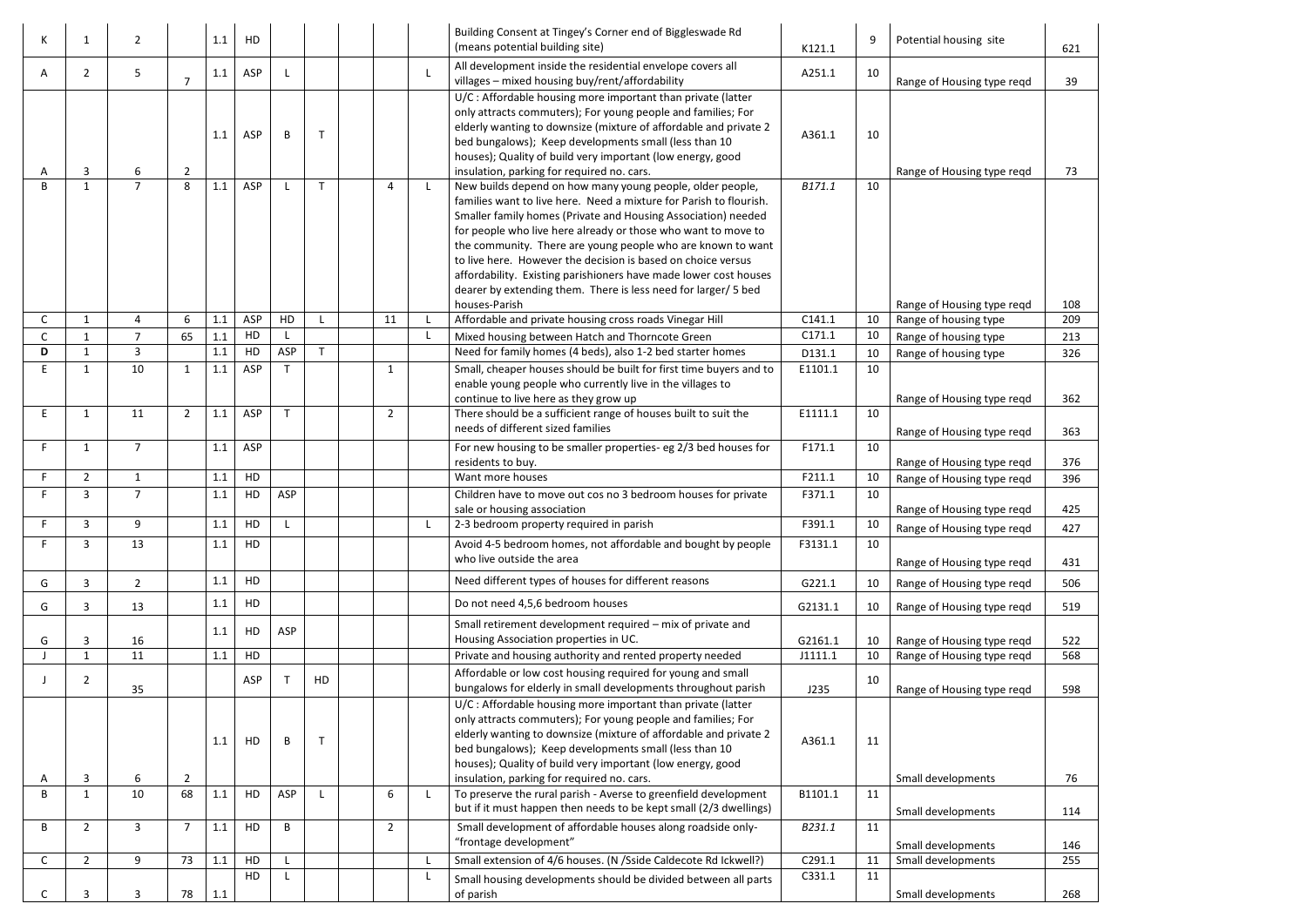|   |                |              |                | HD         |                    |    | Large developments may have issues with integration into                                                                           | C351.1  | 11 |                    |     |
|---|----------------|--------------|----------------|------------|--------------------|----|------------------------------------------------------------------------------------------------------------------------------------|---------|----|--------------------|-----|
| C | 3              | 5            | 79<br>1.1      |            |                    |    | community life where small developments may be better.                                                                             |         |    | Small developments | 270 |
|   | $\overline{2}$ | 3            | 1.1            | HD         |                    |    | Want small developments - not too many houses                                                                                      | F231.1  | 11 | Small developments | 398 |
|   | 3              | $2^{\circ}$  | 1.1            | HD         |                    |    | If houses needed then have to be built but need to be small<br>developments                                                        | F321.1  | 11 | Small developments | 420 |
|   | 3              | 3            | 1.1            | HD         |                    |    | Would not want huge estate                                                                                                         | F331.1  | 11 | Small developments | 421 |
|   |                |              |                | ASP        | $\mathsf{T}$<br>HD |    | Affordable or low cost housing required for young and small                                                                        |         | 11 |                    |     |
|   | $\overline{2}$ | 35           |                |            |                    |    | bungalows for elderly in small developments throughout parish                                                                      | J235    |    | Small developments | 596 |
|   |                |              |                |            | T                  |    | Affordable housing is needed, especially for younger people.                                                                       |         |    |                    |     |
| A | -1             | 10           | 1.1<br>8       | HD         | Q                  |    | Good quality & well insulated buildings-eco friendly, Good<br>landscaping.                                                         | A1101.1 | 12 | Quality of build   | 11  |
| Α | $\overline{2}$ | 6            | 1.1<br>60      | HD         | Q                  |    | 'Sound Housing' - not shoddy                                                                                                       | A261.1  | 12 | Quality of build   | 40  |
|   |                |              |                |            |                    |    | U/C: Affordable housing more important than private (latter                                                                        |         |    |                    |     |
|   |                |              |                |            |                    |    | only attracts commuters); For young people and families; For                                                                       |         |    |                    |     |
|   |                |              | 1.1            | HD         | B<br>$\mathsf{T}$  |    | elderly wanting to downsize (mixture of affordable and private 2                                                                   | A361.1  | 12 |                    |     |
|   |                |              |                |            |                    |    | bed bungalows); Keep developments small (less than 10                                                                              |         |    |                    |     |
| A | 3              | 6            | $\overline{2}$ |            |                    |    | houses); Quality of build very important (low energy, good<br>insulation, parking for required no. cars.                           |         |    | Quality of build   | 74  |
| B | $\mathbf{1}$   | 10           | 9<br>1.1       | <b>ASP</b> |                    | .5 | To preserve the rural parish - New builds should not adversely                                                                     | B1101.1 | 12 |                    |     |
|   |                |              |                |            |                    |    | affect who and what is already existing                                                                                            |         |    | Quality of build   | 113 |
| B | 3              | $\mathbf{1}$ | 12<br>1.1      | HD         | Q                  |    | Housing - recommendation of adequate size bedrooms for social                                                                      | B311.1  | 12 |                    |     |
|   |                |              |                |            |                    |    | housing                                                                                                                            |         |    | Quality of build   | 160 |
|   |                |              |                | HD         | Q<br>B             |    | Quality of housing better than basic. Sustainable and long                                                                         | C361.1  | 12 |                    |     |
| C | 3              | 6            | 1.1<br>80      |            |                    |    | lasting. Design relevant and sympathetic etc                                                                                       |         |    | Quality of build   | 271 |
| G |                | 8            | 1.1            | HD         | Q                  |    | Housing development not above 2 stories                                                                                            | G181.1  | 12 | Quality of build   | 467 |
| G | $\overline{2}$ | 17           | 1.1            | HD         |                    |    | Quality of build important - good thermal efficiency                                                                               | G231.1  | 12 | Quality of build   | 502 |
|   |                |              | 1.1            | HD         | Q                  |    | Quality of housing important - reasonable size rooms in correct                                                                    |         |    |                    |     |
| G | 3              | 3            |                |            |                    |    | proportion (eg dining room bigger than bathroom/toilet)                                                                            | G231.1  | 12 | Quality of build   | 507 |
|   |                |              | 1.1            | HD         | Q                  |    | Quality of housing development important - use materials that<br>will not deteriorate over time                                    |         |    |                    |     |
| G | 3              | 4            |                |            |                    |    |                                                                                                                                    | G241.1  | 12 | Quality of build   | 508 |
| G | 3              | 5            | 1.1            | HD         | Q                  |    | Quality of housing development important - energy efficient<br>insulation                                                          | G251.1  | 12 | Quality of build   | 509 |
|   |                |              |                |            |                    |    | Quality of housing development important - parking and garden                                                                      |         |    |                    |     |
| G | 3              | 6            | 1.1            | HD         | Q                  |    | required                                                                                                                           | G261.1  | 12 | Quality of build   | 510 |
|   |                |              |                |            |                    |    | Our communities are ageing so opportunities for more young                                                                         |         |    |                    |     |
|   |                |              |                |            |                    |    | people to move here and have families will be crucial to restore                                                                   |         |    |                    |     |
|   |                |              |                |            |                    |    | the balance of age groups and ensure the continuation of the                                                                       |         |    |                    |     |
|   |                |              |                |            |                    |    | local school and pre-school facilities. Availability of suitable and                                                               |         |    |                    |     |
|   |                |              |                |            |                    |    | affordable housing will be central to enabling this demographic<br>rebalancing. Well-built houses (beyond the standard of minimum  |         |    |                    |     |
|   |                |              |                |            |                    |    | building regulations) that are well-designed, cheap to run, easy                                                                   |         |    |                    |     |
|   |                |              |                |            |                    |    | to maintain and incorporate communal facilities, should be                                                                         |         |    |                    |     |
|   |                |              |                |            |                    |    | considered. Incorporating the principles of carbon-neutral                                                                         |         |    |                    |     |
|   |                |              |                |            |                    |    | building e.g. "Passivhaus" standards should be considered. Small                                                                   |         |    |                    |     |
|   |                |              |                |            |                    |    | scale developments (up to 12 dwellings) should be considered,                                                                      |         |    |                    |     |
|   |                |              |                |            |                    |    | designed for lifelong living (as recommended by CBC local plan).<br>Possible sites are: opposite Sainsburys by the River Ivel,     |         |    |                    |     |
| н | -1             | 3            | 1.1            | Q          | Q                  |    | <b>Ickwellbury Estate</b>                                                                                                          | H131.1  | 12 | Quality of build   | 552 |
|   |                |              |                |            |                    |    | Community allotments have been on the agenda for so many                                                                           |         |    |                    |     |
|   |                |              |                |            |                    |    | years and remained unfulfilled inspite of numerous requests.                                                                       |         |    |                    |     |
|   |                |              |                |            |                    |    | This is now the opportunity to provide these. We suggest                                                                           |         |    |                    |     |
|   |                |              |                |            |                    |    | modelling the provision on the Dunton community gardens                                                                            |         |    |                    |     |
|   |                |              |                |            |                    |    | project. This would entail the provision of both individual plots<br>and community facilities e.g. polytunnels and fruit orchards. |         |    |                    |     |
|   |                |              |                |            |                    |    | Possible sites are the junction of Northill Road UC and Hitchin                                                                    |         |    |                    |     |
| н |                | 6            | 1.2            | AL         |                    |    | Road in UC; the plot in Hitchin Road opposite the shop and in                                                                      | H161.2  | 12 | Quality of build   | 557 |
|   |                |              |                |            |                    |    |                                                                                                                                    |         |    |                    |     |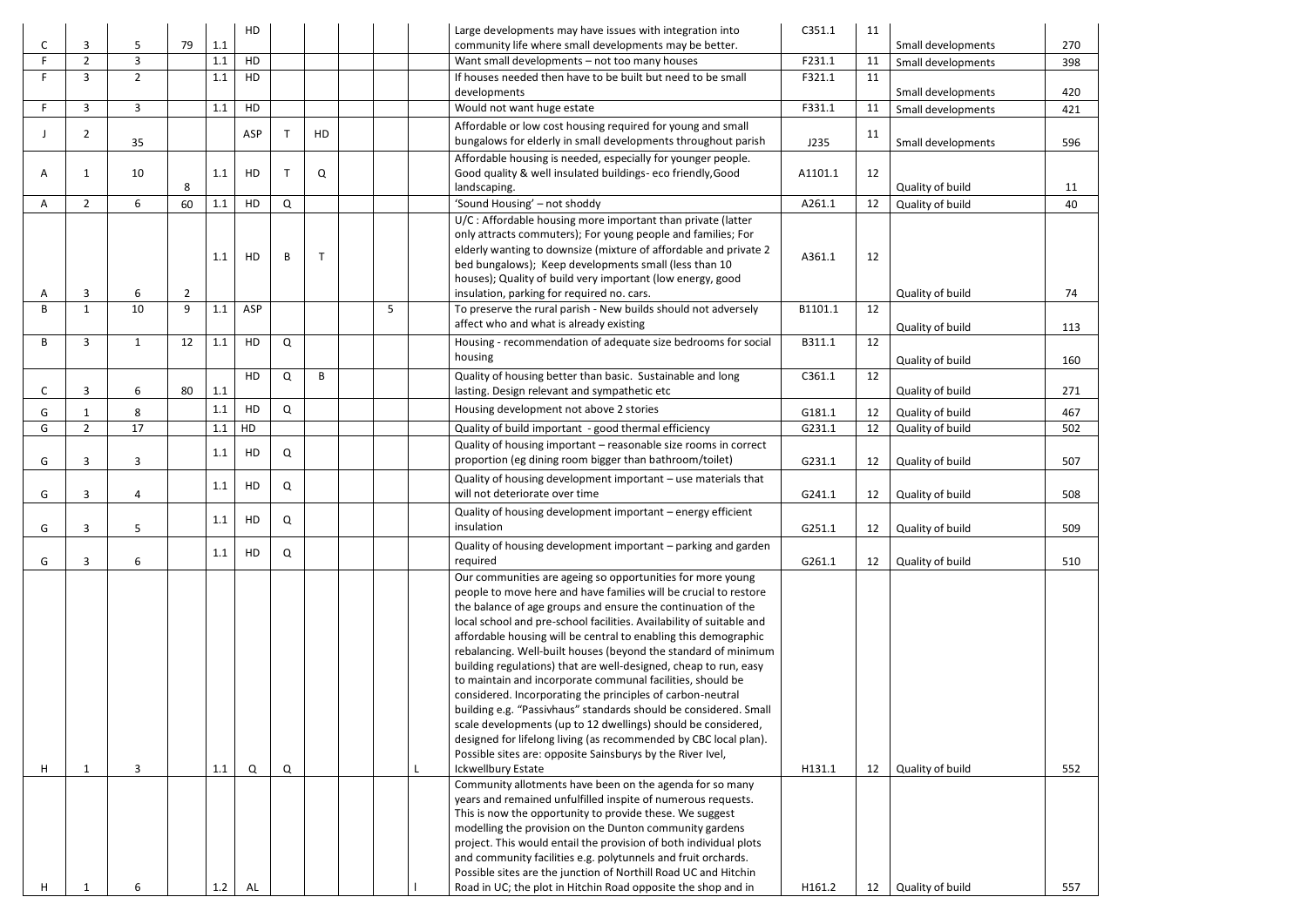|   |                |                |    |         |     |              |              |                |              | front of the school; land currently administered under trust by<br>NPC on leasehold agreement elsewhere in the parish. |         |    |                                              |     |
|---|----------------|----------------|----|---------|-----|--------------|--------------|----------------|--------------|------------------------------------------------------------------------------------------------------------------------|---------|----|----------------------------------------------|-----|
|   |                |                |    |         |     |              |              |                |              | Quality of build important. Housing must blend in, have upstairs                                                       |         |    |                                              |     |
|   | $\mathbf{1}$   |                |    | 1.1     | HD  | B            | Q            |                |              | and downstairs toilet, off rd parking, small garden and solar                                                          |         | 12 |                                              |     |
|   |                | 8              |    |         |     |              |              |                |              | panels to conserve energy                                                                                              | J181.1  |    | Quality of build                             | 565 |
|   |                |                |    |         |     |              |              |                |              | Affordable housing in Biggleswade Rd held up as model for                                                              |         |    |                                              |     |
|   |                |                |    |         |     |              |              |                |              | future development                                                                                                     |         |    |                                              |     |
|   |                |                |    |         |     |              |              |                |              | (I think the new housing at the end of Biggleswade Rd is                                                               |         |    |                                              |     |
|   |                |                |    |         |     |              |              |                |              | excellent, it's aesthetically pleasing with nice landscapeing and                                                      |         |    |                                              |     |
|   | $\overline{2}$ |                |    | 1.1     | ASP | $\mathbf{I}$ |              |                |              | there are young local people living in those houseds who will                                                          |         | 12 |                                              |     |
|   |                |                |    |         |     |              |              |                |              | contribute to village life and send their children to the village                                                      |         |    |                                              |     |
|   |                |                |    |         |     |              |              |                |              | school. I think all those people who objected to these houses                                                          |         |    |                                              |     |
|   |                | 34             |    |         |     |              |              |                |              | being built are happy with the finished result. More please)                                                           | J2341.1 |    | Quality of build                             | 595 |
|   |                |                |    |         |     |              |              |                |              | Small infill developments eg sheltered/small residential                                                               |         |    |                                              |     |
| А | 1              | 11             |    | 1.1     | HD  | B            | $\mathsf{T}$ |                |              | accommodation ((1 or 2 bedroom) for the elderly to free up                                                             | A1111.1 | 13 |                                              |     |
|   |                |                |    |         |     |              |              |                |              | larger homes within the community for residents of our parish or                                                       |         |    | Sheltered accommodation                      |     |
|   |                |                | 53 |         |     |              |              |                |              | their relatives.                                                                                                       |         |    | regd                                         | 12  |
| B | $\mathbf{1}$   | 15             | 77 | 1.1     | ASP | L            | $\mathsf{T}$ |                | L.           | More bungalows for the elderly and sheltered accommodation                                                             | B1151.1 | 13 | Sheltered accommodation                      |     |
|   |                |                |    |         |     |              |              |                |              | required after ascertaining need - parish wide                                                                         |         |    | regd                                         | 123 |
| В | 4              | 3              | 13 | 1.1     | ASP | $\mathsf{T}$ |              |                |              | Sheltered accommodation to release larger houses for new                                                               | B431.1  | 13 | Sheltered accommodation                      |     |
|   |                |                |    |         |     |              |              |                |              | people                                                                                                                 |         |    | regd                                         | 177 |
| B | 1              | 14             | 14 | 1.1     | ASP | $\mathsf{T}$ |              | 8              |              | No more sites for Travellers because the Parish is already                                                             | B1141.1 | 14 |                                              |     |
|   |                |                |    |         |     |              |              |                |              | oversubscribed with the three sites it has and Central                                                                 |         |    |                                              |     |
|   |                |                |    |         |     |              |              |                |              | Bedfordshire does not enforce the conditions placed upon the                                                           |         |    |                                              |     |
|   |                |                |    |         |     |              |              |                |              | site owners. There remains land owned by Travellers.                                                                   |         |    | <b>Traveller Sites</b>                       | 121 |
|   | $\overline{3}$ | 14             |    | 1.1     | ASP | $\mathsf{T}$ |              |                |              | Proximity of traveller sites not liked                                                                                 | F3141.1 | 14 | <b>Traveller Sites</b>                       | 432 |
| G | 1              | 11             |    | 1.1     | ASP |              |              |                |              | No more traveller sites or extensions to existing sites                                                                | G1111.1 | 14 | <b>Traveller Sites</b>                       | 470 |
| B | $\mathbf{1}$   | 15             | 77 | 1.1     | ASP | -L           | $\mathsf{T}$ |                | $\mathsf{L}$ | More bungalows for the elderly and sheltered accommodation                                                             | B1151.1 | 15 |                                              |     |
|   |                |                |    |         |     |              |              |                |              | required after ascertaining need - parish wide                                                                         |         |    | Housing needs survey reqd                    | 122 |
| B | $\overline{3}$ | 3              | 72 | 1.1     | ASP | ASP          |              | 10             |              | Housing - parish housing needs survey should drive the build                                                           | B331.1  | 15 | Housing needs survey reqd                    | 162 |
| В | 4              | 4              | 17 | 1.1     | ASP |              |              |                |              | No more affordable housing until a need has been established                                                           | B441.1  | 15 | Housing needs survey reqd                    | 178 |
|   |                |                |    |         |     |              |              |                |              | Require proven need for houses in form of current housing                                                              |         |    |                                              |     |
| G | 3              | $\mathbf{1}$   |    | 1.1     | HD  |              |              |                |              | survey and management of people with need                                                                              | G211.1  | 15 | Housing needs survey regd                    | 505 |
|   |                |                |    |         |     |              |              |                |              | Maintain the separation of Northill and Ickwell by not building in                                                     |         |    |                                              |     |
| A | 1              | 21             | 52 | 1.1     | HD  | B            |              |                |              | between                                                                                                                | A1211.1 | 53 | No ribbon development<br>between settlements | 23  |
| B | 1              | 11             | 61 | 1.1     | HD  | B            |              |                |              | Do not want ribbon development which joins up all the villages                                                         | B1111.1 | 53 |                                              |     |
|   |                |                |    |         |     |              |              |                |              | because it is their separate identities which mark the parish out                                                      |         |    | No ribbon development                        |     |
|   |                |                |    |         |     |              |              |                |              | as a rural parish.                                                                                                     |         |    | between settlements                          | 116 |
| В | $\overline{2}$ | $\overline{2}$ | 78 | $1.1\,$ | HD  | $\mathsf{L}$ |              |                |              | Keep Northill separate from Ickwell -                                                                                  | B222.1  | 53 | No ribbon development                        |     |
|   |                |                |    |         |     |              |              |                |              |                                                                                                                        |         |    | between settlements                          | 144 |
|   |                |                |    |         | HD  | $\mathsf{L}$ |              |                | L.           |                                                                                                                        | C151.1  | 53 | No ribbon development                        |     |
| С | $\mathbf{1}$   | 5              | 63 | 1.1     |     |              |              |                |              | Leave each village unconnected, (leave gaps).                                                                          |         |    | between settlements                          | 211 |
|   |                |                |    |         |     |              |              |                |              | Housing development - all villages and hamlets to retain their                                                         |         |    | No ribbon development                        |     |
| G | $\mathbf{1}$   | 10             |    | 1.1     | HD  |              |              |                |              | individual nature                                                                                                      | G1101.1 | 53 | between settlements                          | 469 |
|   |                |                |    |         |     |              |              |                |              | Keep village development linear but do not join up                                                                     |         |    | No ribbon development                        |     |
| G | 3              | 9              |    | 1.1     | HD  |              |              |                |              | villages/hamlets in this way - they require a separate identity                                                        | G291.1  | 53 | between settlements                          | 514 |
|   |                |                |    |         |     |              |              |                |              | New build should not fill up every gap in fields surrounding                                                           |         |    | No ribbon development                        |     |
|   | 1              | $\mathbf{1}$   |    | 1.1     | HD  |              |              |                |              | village UC                                                                                                             | J111.1  | 53 | between settlements                          | 558 |
|   |                |                |    |         |     |              |              |                |              | Keep villages small and large as separate entities do not join up                                                      |         | 53 | No ribbon development                        |     |
|   | $\mathbf{1}$   | $\overline{4}$ |    | 1.1     | HD  |              |              |                |              | with housing                                                                                                           | J141.1  |    | between settlements                          | 561 |
|   |                |                |    |         |     |              |              |                |              | Small infill developments eg sheltered/small residential                                                               |         |    |                                              |     |
| А | $\mathbf{1}$   | 11             |    | 1.1     | HD  | B            | $\mathsf{T}$ |                |              | accommodation ((1 or 2 bedroom) for the elderly to free up                                                             | A1111.1 | 54 |                                              |     |
|   |                |                |    |         |     |              |              |                |              | larger homes within the community for residents of our parish or                                                       |         |    |                                              |     |
|   |                |                | 53 |         |     |              |              |                |              | their relatives.                                                                                                       |         |    | Small/infill developments                    | 13  |
| B | $\overline{2}$ | 3              | 64 | 1.1     | HD  | ASP          | B            | $\overline{2}$ |              | Small development of affordable houses along roadside only-                                                            | B231.1  | 54 |                                              |     |
|   |                |                |    |         |     |              |              |                |              | "frontage development"                                                                                                 |         |    | Small/infill developments                    | 147 |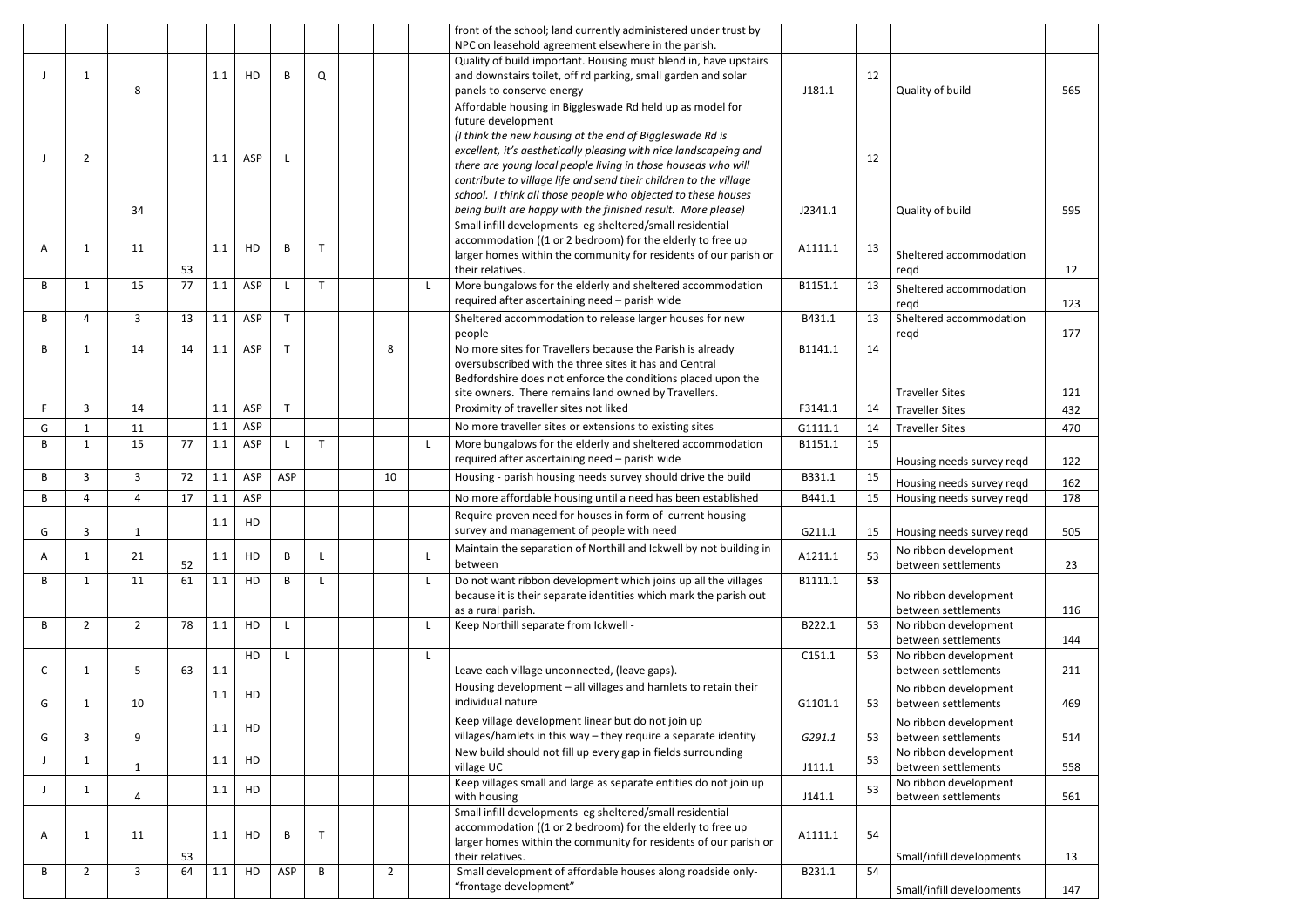|        | $\overline{2}$ | 10                   | 74 | 1.1        | HD              |    |   |                |               |              | Infill. (E side opposite Copelands Farm Northill)                                                                                                                                                   | C2101.1 | 54 | Small infill developments                                  | 257 |
|--------|----------------|----------------------|----|------------|-----------------|----|---|----------------|---------------|--------------|-----------------------------------------------------------------------------------------------------------------------------------------------------------------------------------------------------|---------|----|------------------------------------------------------------|-----|
|        | 1              | $\mathbf 1$          |    | 1.1        | HD              |    |   |                |               |              | Housing development to be infill only (anywhere within the<br>parish) and not on agricultural land. For housing to be developed                                                                     | F111.1  | 54 |                                                            |     |
|        |                |                      |    |            |                 |    |   |                |               |              | in between singular plots of land                                                                                                                                                                   |         |    | Small/infill developments                                  | 368 |
|        | 3              | 5                    |    | 1.1        | HD              |    |   |                |               |              | Prefer filling in gaps for housing rather than larger developments                                                                                                                                  | F351.1  | 54 | Small/infill developments                                  | 423 |
|        | 3              | 10                   |    | 1.1        | HD              |    |   |                |               |              | Infill between houses at the front by road ok, not large<br>developments                                                                                                                            | F3101.1 | 54 | Small/infill developments                                  | 428 |
| G      | $\mathbf{1}$   | 9                    |    | 1.1        | HD              |    |   |                |               |              | Housing development - linear development between houses                                                                                                                                             | G191.1  | 54 | Small/infill developments                                  | 468 |
| G      | 3              | 8                    |    | 1.1        | HD              |    |   |                |               |              | Housing development should be between houses not behind<br>houses                                                                                                                                   | G281.1  | 54 | Small/infill developments                                  | 512 |
|        |                |                      |    | 1.1        | HD              |    |   |                |               |              | Keep village development linear but do not join up                                                                                                                                                  |         |    |                                                            |     |
| G      | 3              | 9                    |    |            |                 |    |   |                |               |              | villages/hamlets in this way - they require a separate identity                                                                                                                                     | G29a1.1 | 54 | Small/infill developments                                  | 515 |
|        | -1             | 3                    |    | 1.1        | HD              |    |   |                |               |              | Put houses in between other houses or at end of run -<br>Biggleswade Rd, past Pound Close in ribbon development                                                                                     | J131.1  | 54 | Small/infill developments                                  | 560 |
| A      | 3              | 6                    | 59 | 1.1        | HD              | HI |   | $\overline{2}$ |               |              | U/C Developments require Rd improvements or less housing as<br>exits to A1 already very busy at peak times.                                                                                         | A361.1  | 56 | Improved infrastructure<br>facilities regd                 | 75  |
| B      | 1              | 3                    | 52 | 3.1        | G               |    |   |                |               |              | Parish needs standardisation of facilities/utilities/infrastructure                                                                                                                                 | B134    | 56 | Improved infrastructure<br>facilities regd                 | 103 |
| B      | -1             | 9                    | 79 | 1.1        | H <sub>II</sub> | L  |   |                | 14            |              | Any new build in Sand Lane needs first to address the dangers of<br>the T junction at Ickwell Rd                                                                                                    | B191.1  | 56 | Improved infrastructure<br>facilities regd                 | 111 |
| B      | -1             | 12                   | 62 | 1.1        | HD              | HD |   |                | 13            | $\mathsf{L}$ | Need improved facilities with new build (solar panels/heat<br>pumps/good drainage/access to gas/electricity) as present<br>facilities                                                               | B1121.1 | 56 |                                                            |     |
|        |                |                      |    |            |                 |    |   |                |               |              | (gas/electricity/telephone/broadband/sewage/drainage) poor in<br>places and additional pressure would make it worse- parish wide                                                                    |         |    | Improved infrastructure<br>facilities regd                 | 117 |
| B      | $\mathbf{1}$   | 17                   | 21 | 1.3        | <b>BUS</b>      | L  |   |                |               |              | Hatch Land has been let and is coming up for re- let. The road is<br>not suitable for HGV                                                                                                           | B1171.3 | 56 | Improved infrastructure<br>facilities regd                 | 126 |
| B      | $\overline{2}$ | 8                    | 45 | 3.1        | <b>FP</b>       | L  |   |                |               |              | Footpath crossing / cyclists at A1, Sainsbury's - also improve<br>Tingey's corner                                                                                                                   | B283.1  | 56 | Improved infrastructure<br>facilities regd                 | 157 |
| R      | Δ              | 17                   | 60 | 11         | HD.             | D. | Е |                | $\mathcal{R}$ |              | (15) Flooding on Upper Caldecote Green and Ickwell; Want all<br>ditches/drains to be properly maintained; Caused by too many<br>houses. More development will increase the problem (* Map x<br>ref) | B4173.2 | 56 | Improved infrastructure<br>facilities regd                 | 195 |
|        |                |                      |    |            | HI              |    |   |                | 16            | $\mathsf{L}$ | Close access to A1 to increase safety and provide link road                                                                                                                                         | C1351.1 |    |                                                            |     |
|        |                |                      |    |            |                 |    |   |                |               |              | between LC and UC. This will provide potential for additional<br>housing, improve cohesion of the parish and bring LC into the                                                                      |         | 56 | Improved infrastructure                                    |     |
| C      | -1             | 35                   | 84 | 1.1        |                 |    |   |                |               |              | parish                                                                                                                                                                                              |         |    | facilities regd                                            | 244 |
| C      | $\overline{2}$ | 6                    | 85 | 1.1        | H <sub>II</sub> | L  |   |                | 20            |              | School land area for future roadways and housing. (E side of<br>Hitchin Rd UC)                                                                                                                      | C261.1  | 56 | Improved infrastucture                                     | 252 |
|        |                |                      |    |            | HD              | HI |   |                | 21            |              | Redevelop road to facilitate better access for possible housing                                                                                                                                     | C373.1  | 56 |                                                            |     |
|        |                |                      |    |            |                 |    |   |                |               |              | development and tidy tip. Access only to new estate off A1.                                                                                                                                         |         |    | New builds iproved<br>infrastructure                       |     |
| C<br>D | 3<br>-1        | $\overline{7}$<br>19 | 81 | 3.1<br>1.1 | HD              | HI |   |                |               |              | (Sainsburys)<br>Consider building west of Magpie Farm/Oak Farm - would need                                                                                                                         |         |    |                                                            | 272 |
|        |                |                      |    |            |                 |    |   |                |               |              | new road infrastructure                                                                                                                                                                             | D1191.1 | 56 | Improved infrastructure<br>facilities regd                 | 343 |
|        |                |                      |    |            |                 |    |   |                |               |              | Close entrance and exit to Lower Caldecote to improve safety                                                                                                                                        |         |    |                                                            |     |
|        | 2              |                      |    | 3.1        |                 |    |   |                |               |              | and provide link road to Biggleswade Rd UC. This will provide<br>opportunity for affordable and mixed housing and remove                                                                            |         | 56 |                                                            |     |
|        |                |                      |    |            |                 |    |   |                |               |              | isolation of Lower Caldecote . Safety, housing development and                                                                                                                                      |         |    | Improved infrastructure                                    |     |
|        |                | 49                   |    |            |                 |    |   |                |               |              | infrastruct                                                                                                                                                                                         | J2493.1 |    | facilities regd                                            | 613 |
|        |                |                      |    |            | HI              |    |   |                | 21            |              |                                                                                                                                                                                                     | C373.1  | 64 | Redevelop road to facilitate<br>better access for possible |     |
|        |                |                      |    |            |                 |    |   |                |               |              | Redevelop road to facilitate better access for possible housing                                                                                                                                     |         |    | housing development and                                    |     |
|        |                |                      |    |            |                 |    |   |                |               |              | development and tidy tip. Access only to new estate off A1.                                                                                                                                         |         |    | tidy tip. Access only to new                               |     |
| C<br>B | 3<br>4         | 7                    | 86 | 3.1        |                 |    |   |                |               |              | (Sainsburys)                                                                                                                                                                                        |         |    | estate off A1. (Sainsburys)                                | 274 |
|        |                | 20                   | 84 | 1.2        | OF              | L  |   |                |               |              | (18) Street lights in Northill wanted (* Map x ref)                                                                                                                                                 | B4201.2 | 69 | Northill - street lights                                   | 200 |